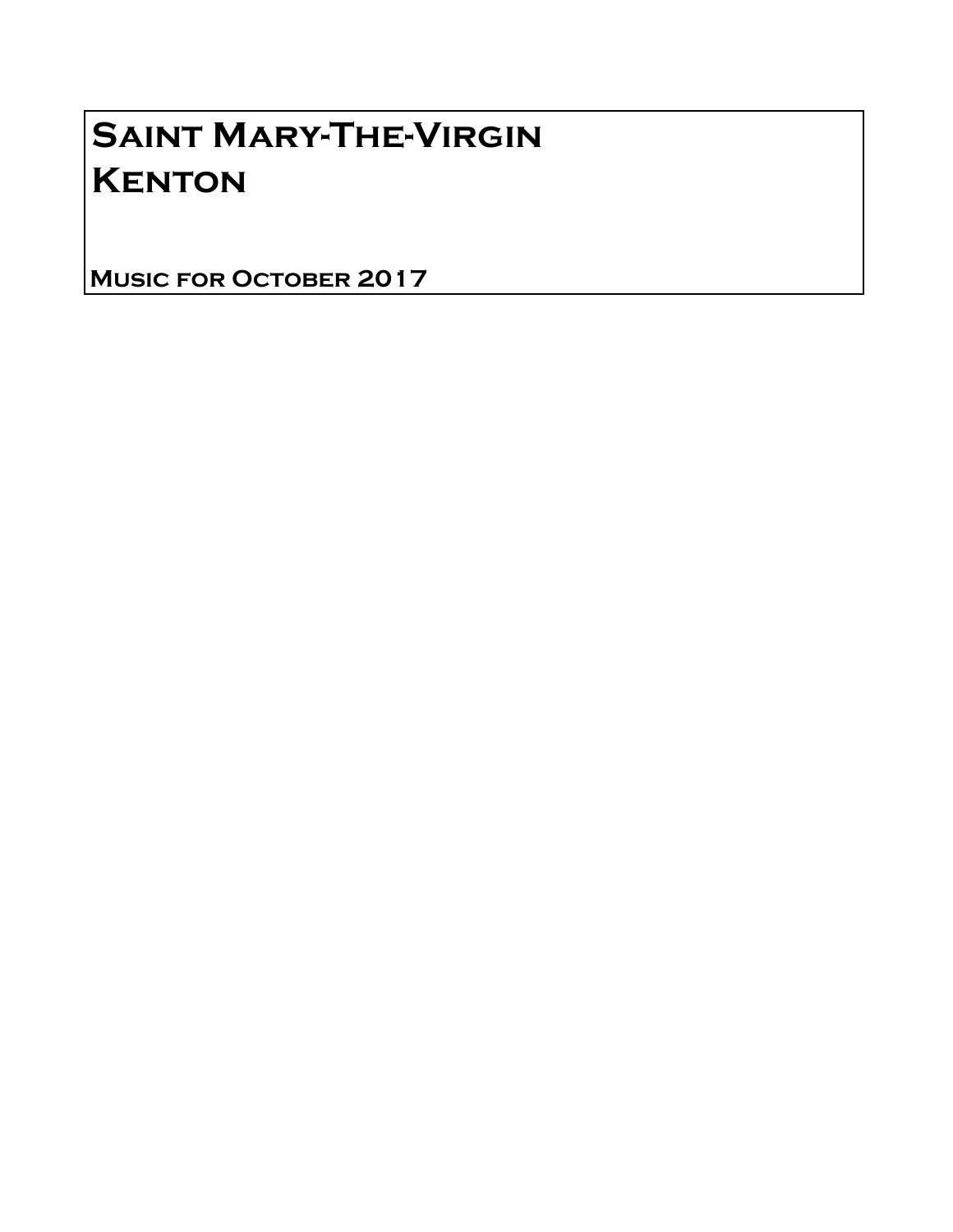## **1st October Ordinary Time XXVI / Harvest Festival**

| Introit<br><b>Responsorial Psalm</b><br>Gradual | 259<br>Page       | Come ye thankful people come                                                             |
|-------------------------------------------------|-------------------|------------------------------------------------------------------------------------------|
| Offertory<br>Communion<br>Recessional           | 263<br>276<br>262 | All creatures of our God and King<br>Bread of heaven<br>We plough the fields and scatter |
|                                                 | Setting           | Frances Bradford & Lourdes Gloria I                                                      |
|                                                 | At communion      | Silent, surrendered                                                                      |

## **8th October Ordinary Time XXVII**

| Introit<br><b>Responsorial Psalm</b><br>Gradual | 362<br>Page                    | Glorious things of thee are spoken<br>First setting                                                   |
|-------------------------------------------------|--------------------------------|-------------------------------------------------------------------------------------------------------|
| Offertory<br>Communion<br>Recessional           | 204 (t295)<br>441 (t57)<br>346 | <b>Blessed City, Heavenly Salem</b><br>Pray that Jerusalem may have<br>City of God, how broad and far |
|                                                 | Setting                        | <b>Belmont Mass</b><br>K, G & C to Merbecke                                                           |
|                                                 | At communion                   | Keep watch with me                                                                                    |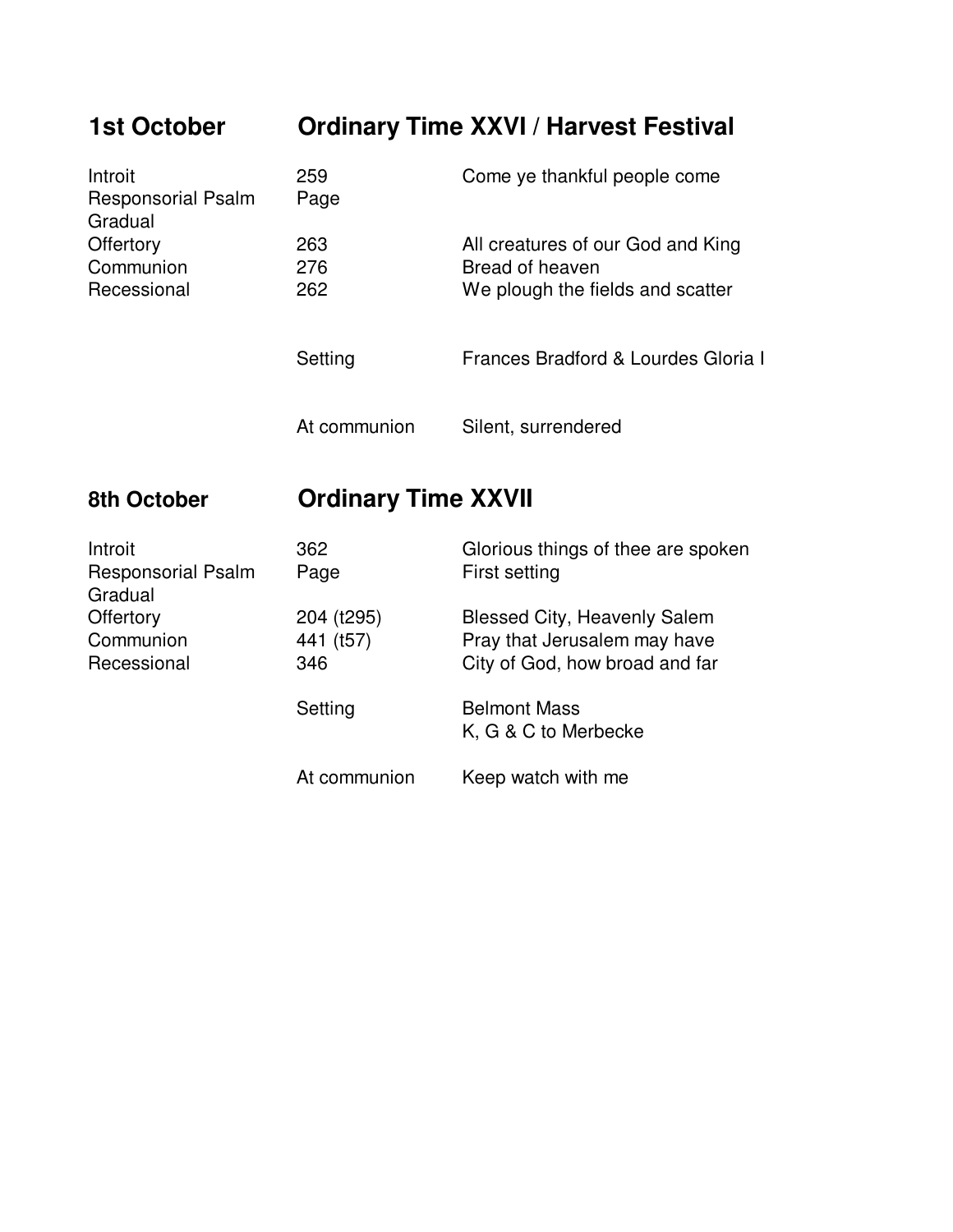| <b>15th October</b>                             | <b>Ordinary Time XXVIII</b>                 |                                                                                                             |  |
|-------------------------------------------------|---------------------------------------------|-------------------------------------------------------------------------------------------------------------|--|
| Introit<br><b>Responsorial Psalm</b><br>Gradual | 271<br>Page                                 | Alleluia, sing to Jesus<br>First setting                                                                    |  |
| Offertory<br>Communion<br>Recessional           | 381<br>305<br>18                            | Jerusalem the golden<br>Soul of my saviour<br>Ye servants of the Lord                                       |  |
|                                                 | Setting                                     | Mass of St Gregory & Lourdes Gloria II                                                                      |  |
|                                                 | At communion                                | Lord, your Word's our heavenly bread                                                                        |  |
| 22nd October                                    | <b>Ordinary Time XXIX</b>                   |                                                                                                             |  |
| Introit<br><b>Responsorial Psalm</b><br>Gradual | CH619<br><b>SHEET</b>                       | Rejoice, the Lord is King                                                                                   |  |
| Offertory<br>Communion<br>Recessional           | <b>CH527</b><br><b>CH54</b><br><b>CH527</b> | O worship the Lord in the beauty of holiness<br>As the deer pants for the water<br>O God of earth and altar |  |
|                                                 | Setting                                     | St Ralph Sherwin Mass                                                                                       |  |
|                                                 | At communion                                | Let all the world                                                                                           |  |